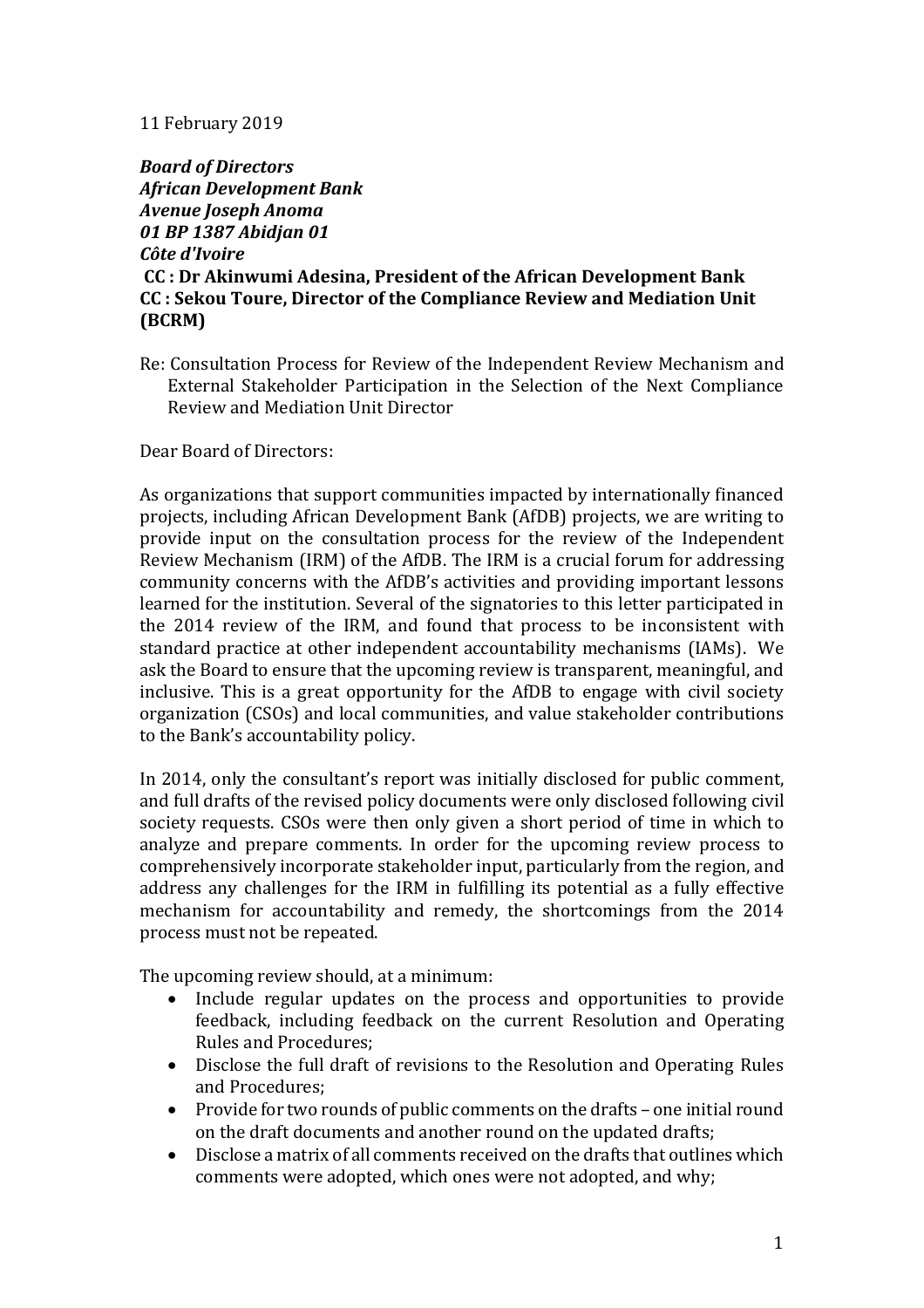- Publish the final draft prior to Board approval; and
- Include several opportunities for in-person consultation and hold outreach meetings across in the region in order to solicit input not just from CSOs but also complainants and local communities.

Since the 2014 review, many other IAMs have undergone their own reviews. We encourage the AfDB to learn not only from the innovations adopted at other institutions but also from their consultation processes. For example, the European Bank for Reconstruction and Development (EBRD) is currently undertaking a review of its Project Complaint Mechanism (PCM). The PCM has regularly engaged with the CSOs for more than a year and a half, including by soliciting detailed feedback on needed changes prior to the commencement of the official review and through regular updates during the review process. It has provided translations of its draft in several languages, including Arabic, and has organized eight regional, in-person consultations.<sup>1</sup>

On a related note, we understand that the current director of the Compliance Review and Mediation Unit (CRMU) will soon be leaving his position. So as not to prejudice the outcome of the review, which could result in a different institutional structure, and to ensure continuity throughout the process, we recommend that an interim director be appointed, with civil society input, until the new policy comes into effect. At that time, we urge that external stakeholders, including civil society, be included in the selection process of the mechanism's leadership, which would help ensure its independence and bolster its legitimacy among users of the IRM. <sup>2</sup> Several IAMs include external stakeholders in the leadership selection process, including the EBRD's PCM, the International Finance Corporation's Compliance Advisor Ombudsman, the Inter-American Development Bank's Independent Consultation and Investigation Mechanism, and the independent Examiners for the Guidelines of the Japan International Cooperation Agency and the Japan Bank for International Cooperation. Providing for external stakeholder input into the CRMU director hiring process would be in line with the inclusivity and transparency that we would like to see during the policy review.

Thank you for considering our recommendations for these crucial processes. We look forward to ongoing engagement with the Board to ensure that the IRM is an effective resource for communities and the AfDB. For further information or questions please contact Aly Sagne, LSD [\(alsagne@aim.com\)](mailto:alsagne@aim.com), Kindra Mohr, Accountability Counsel [\(kindra@accountabilitycounsel.org\)](mailto:kindra@accountabilitycounsel.org), Kris Genovese, SOMO

[\(k.genovese@somo.nl\)](mailto:k.genovese@somo.nl) or Anna van Ojik, Both ENDS [\(a.vanojik@bothends.org\)](mailto:a.vanojik@bothends.org).

Sincerely,

 $\overline{\phantom{a}}$ 

<sup>1</sup> *EBRD Good Governance Policy Consultation – Kiev*, EUROPEAN BANK FOR RECONSTRUCTION AND DEVELOPMENT, [https://www.ebrd.com/news/events/ebrd-good-governance-policy-consultation](https://www.ebrd.com/news/events/ebrd-good-governance-policy-consultation-kiev.html)[kiev.html](https://www.ebrd.com/news/events/ebrd-good-governance-policy-consultation-kiev.html) (last visited 6 February 2019).

<sup>2</sup> GLASS HALF FULL? THE STATE OF ACCOUNTABILITY IN DEVELOPMENT FINANCE 47 (Caitlin Daniel, Kristen Genovese, Mariette van Huijstee, & Sarah Singh eds. 2016), [https://www.somo.nl/glass-half-full-](https://www.somo.nl/glass-half-full-2)[2.](https://www.somo.nl/glass-half-full-2)